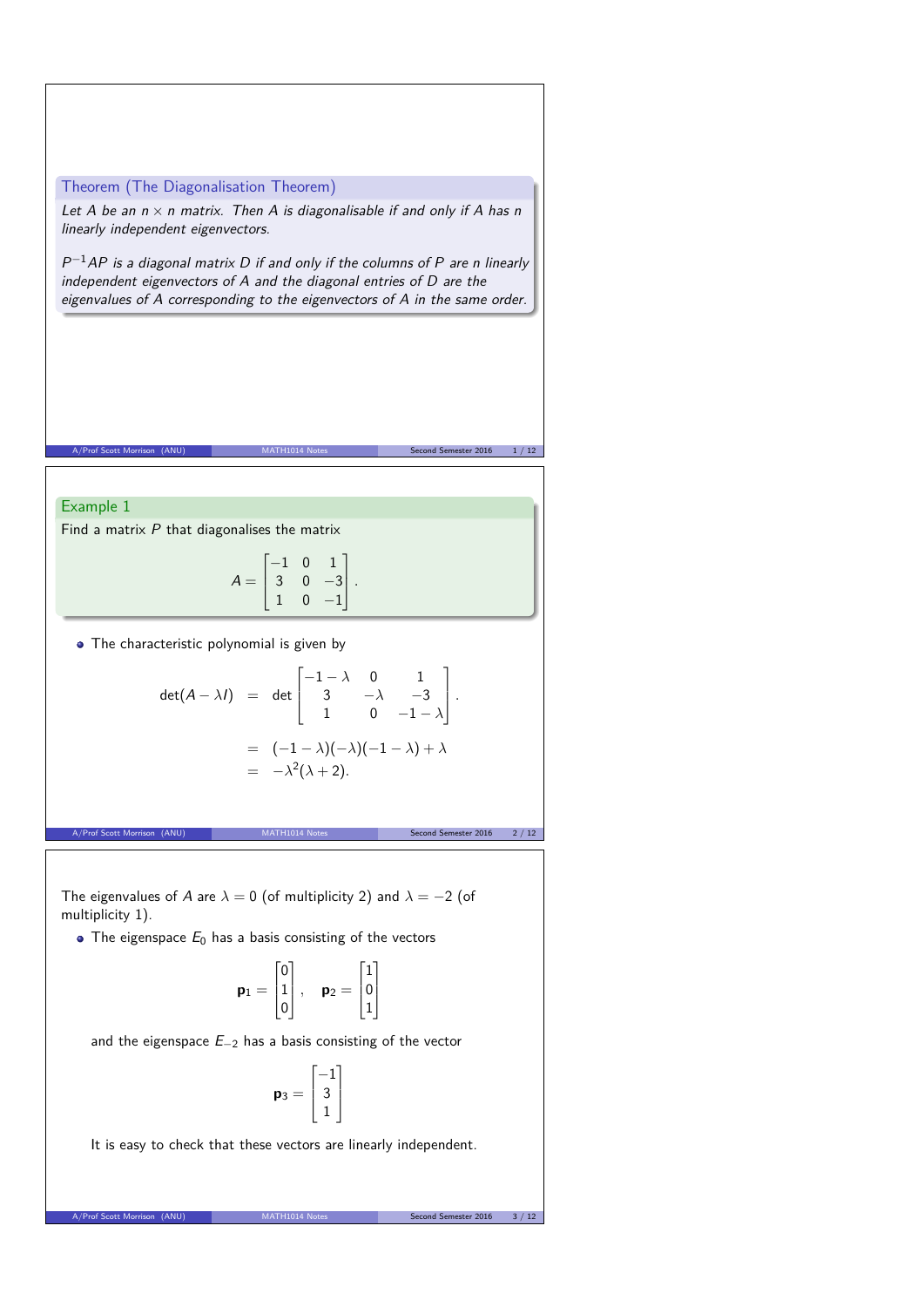So if we take

$$
P = \begin{bmatrix} \mathbf{p}_1 & \mathbf{p}_2 & \mathbf{p}_3 \end{bmatrix} = \begin{bmatrix} 0 & 1 & -1 \\ 1 & 0 & 3 \\ 0 & 1 & 1 \end{bmatrix}
$$

then  $P$  is invertible.

It is easy to check that 
$$
AP = PD
$$
 where  $D = \begin{bmatrix} 0 & 0 & 0 \\ 0 & 0 & 0 \\ 0 & 0 & -2 \end{bmatrix}$   
\n
$$
AP = \begin{bmatrix} -1 & 0 & 1 \\ 3 & 0 & -3 \\ 1 & 0 & -1 \end{bmatrix} \begin{bmatrix} 0 & 1 & -1 \\ 1 & 0 & 3 \\ 0 & 1 & 1 \end{bmatrix} = \begin{bmatrix} 0 & 0 & 2 \\ 0 & 0 & -6 \\ 0 & 0 & -2 \end{bmatrix}
$$
\n
$$
PD = \begin{bmatrix} 0 & 1 & -1 \\ 1 & 0 & 3 \\ 0 & 1 & 1 \end{bmatrix} \begin{bmatrix} 0 & 0 & 0 \\ 0 & 0 & 0 \\ 0 & 0 & -2 \end{bmatrix} = \begin{bmatrix} 0 & 0 & 2 \\ 0 & 0 & -6 \\ 0 & 0 & -2 \end{bmatrix}.
$$

## Example 2

Can you find a matrix  $P$  that diagonalises the matrix

$$
A = \begin{bmatrix} 0 & 1 & 0 \\ 0 & 0 & 1 \\ 2 & -5 & 4 \end{bmatrix}
$$
?

A/Prof Scott Morrison (ANU) MATH1014 Notes Second Semester 2016 4 / 12

• The characteristic polynomial is given by

$$
\det(A - \lambda I) = \det \begin{bmatrix} -\lambda & 1 & 0 \\ 0 & -\lambda & 1 \\ 2 & -5 & 4 - \lambda \end{bmatrix}
$$

$$
= (-\lambda) [-\lambda(4 - \lambda) + 5] - 1(-2)
$$

$$
= -\lambda^3 + 4\lambda^2 - 5\lambda + 2
$$

$$
= -(\lambda - 1)^2(\lambda - 2)
$$

A/Prof Scott Morrison (ANU) MATH1014 Notes Second Semester 2016 5/12

This means that A has eigenvalues  $\lambda = 1$  (of multiplicity 2) and  $\lambda = 2$  (of multiplicity 1).

• The corresponding eigenspaces are

$$
E_1 = \text{Span } \left\{ \begin{bmatrix} 1 \\ 1 \\ 1 \end{bmatrix} \right\}, E_2 = \text{Span } \left\{ \begin{bmatrix} 1 \\ 2 \\ 4 \end{bmatrix} \right\}.
$$

Note that although  $\lambda = 1$  has multiplicity 2, the corresponding eigenspace has dimension 1. This means that we can only find 2 linearly independent eigenvectors, and by the Diagonalisation Theorem A is not diagonalisable.

A/Prof Scott Morrison (ANU) MATH1014 Notes Second Semester 2016 6 / 12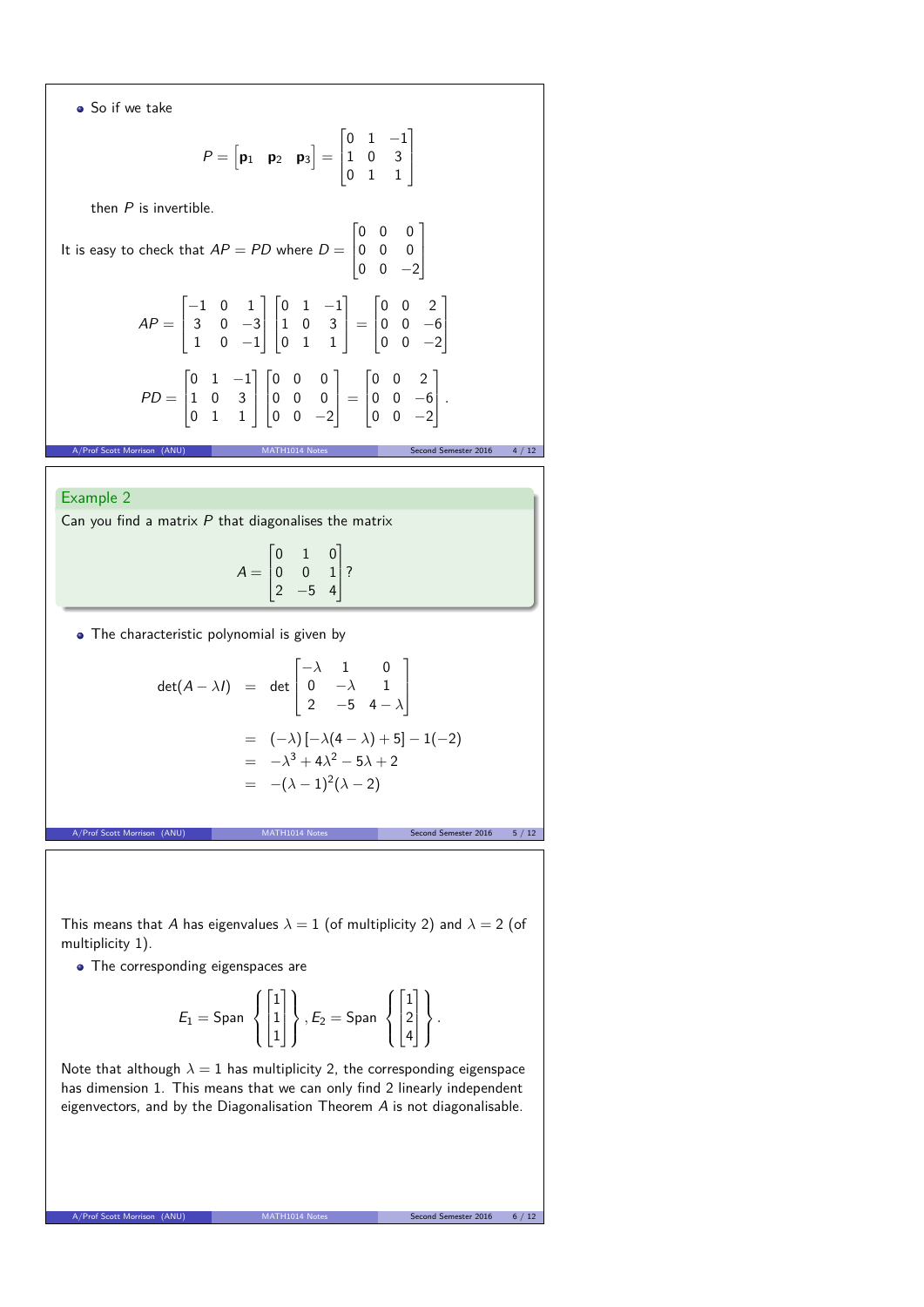